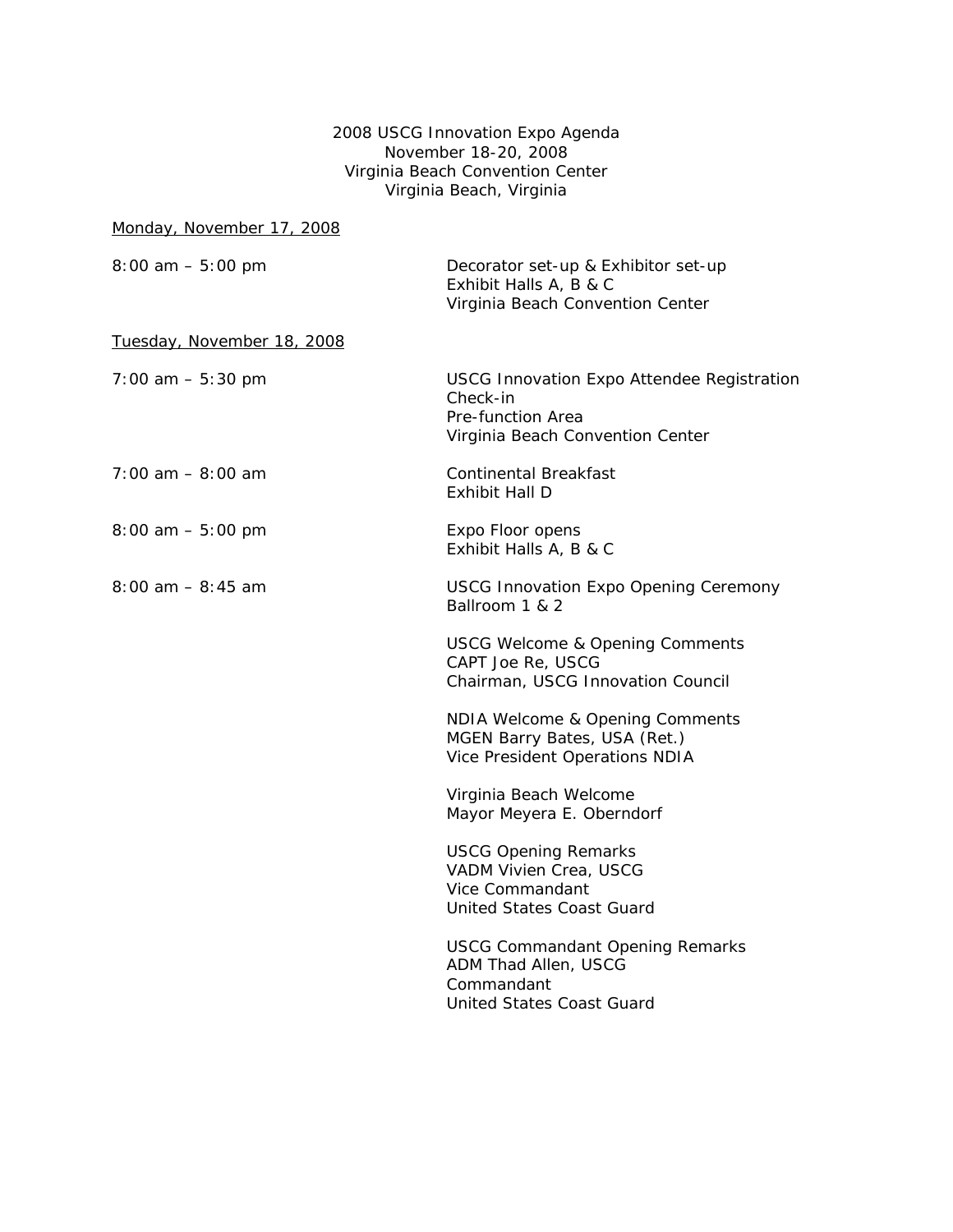Tuesday, November 18, 2008 (continued)

| $8:45$ am $-10:00$ am    | <b>USCG Innovation Expo Keynote Speaker</b><br>Ballroom 1 & 2<br>Virginia Beach Convention Center                                                                                                        |
|--------------------------|----------------------------------------------------------------------------------------------------------------------------------------------------------------------------------------------------------|
|                          | Captain D. Michael Abrashoff, USN (Ret.)<br>Chief Executive Officer, GrassRoots Leadership and GRL<br>Solutions<br>Author of Bestselling Book "It's Your Ship"                                           |
| $10:00$ am $-10:30$ am   | Coffee Break<br>Exhibit Halls A, B & C                                                                                                                                                                   |
| $10:30$ am $-12:00$ noon | <b>USCG Innovation Expo Panel</b><br>Ballroom 1 & 2                                                                                                                                                      |
|                          | "Joint Capability Technology Demonstration Collaboration<br>between DoD and USCG - leveraging DoD's multi-Agency<br>Efforts"                                                                             |
|                          | Introductory Speaker: Dr. John Wilcox, JCTD Program<br>Director; Assistant Deputy Under Secretary of Defense                                                                                             |
|                          | Moderator: Mr. Chris Vogt, Assistant Deputy Under<br>Secretary of Defense, Advanced Systems & Concepts                                                                                                   |
|                          | Panelists:<br>CAPT John Macaluso, USCG, RDT&E Program<br>Manager, Assistant Commandant for<br>Acquisition<br>Mr. Larry Goodell, JCTD Oversight Executive,<br>Assistant Deputy Under Secretary of Defense |
| $12:00$ noon $-1:00$ pm  | <b>Buffet Lunch</b><br>Exhibit Hall D                                                                                                                                                                    |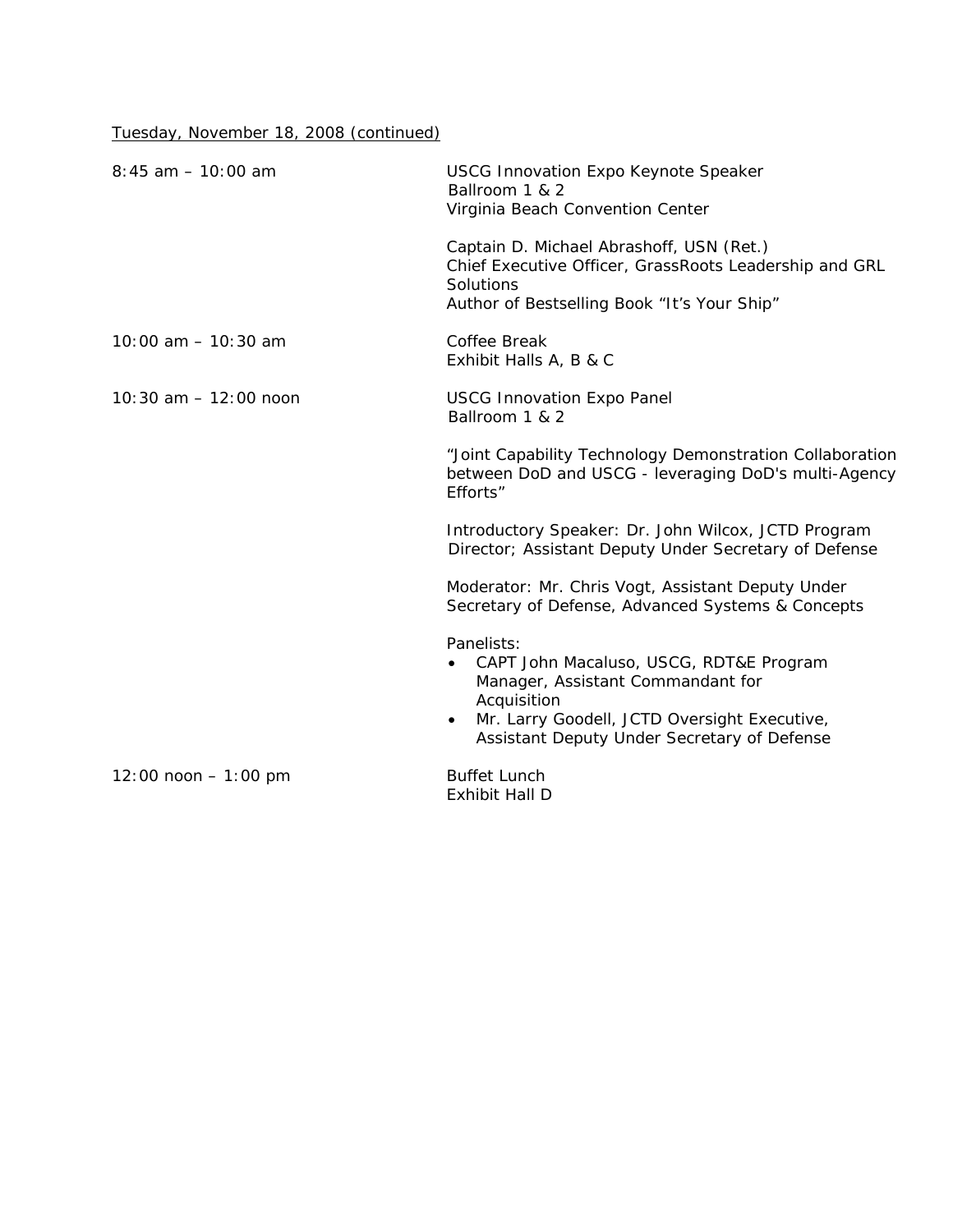Tuesday, November 18, 2008 (continued)

| 1:00 pm $-3:00$ pm                  | <b>USCG Innovation Expo Panel</b><br>Ballroom 1 & 2<br>Virginia Beach Convention Center                                                                                                                                                                                                                                                                            |
|-------------------------------------|--------------------------------------------------------------------------------------------------------------------------------------------------------------------------------------------------------------------------------------------------------------------------------------------------------------------------------------------------------------------|
|                                     | "Coast Guard Modernization – Reshaping the Service for<br>Sustainable Mission Execution"                                                                                                                                                                                                                                                                           |
|                                     | Moderator: RADM Jody A. Breckenridge, USCG -<br>Director, Strategic Transformation Team                                                                                                                                                                                                                                                                            |
|                                     | Panelists: RADM Brian M. Salerno, USCG -<br>Deputy Commandant for Operations<br><b>Implementation Team Lead</b><br>Mr. Jeffery G. Orner - Deputy Commandant for<br>Mission Support Implementation Team Lead<br>RADM Timothy S. Sullivan, USCG - FORCECOM<br><b>Implementation Team Lead</b><br>RDML Kevin S. Cook, USCG - OPCOM<br><b>Implementation Team Lead</b> |
| $3:00 \text{ pm} - 3:30 \text{ pm}$ | Coffee Break<br>Exhibit Halls A, B & C                                                                                                                                                                                                                                                                                                                             |
| $3:30 \text{ pm} - 5:00 \text{ pm}$ | <b>USCG Innovation Expo Panel</b><br>Ballroom 1 & 2                                                                                                                                                                                                                                                                                                                |
|                                     | "CG's Mission-Driven Acquisition Program"                                                                                                                                                                                                                                                                                                                          |
|                                     | Moderator: Mr. Keith Boi, USCG, Director, Operations<br>Resource Management<br>Panelists:                                                                                                                                                                                                                                                                          |
|                                     | RADM Gary Blore, USCG, Assistant Commandant for<br>Acquisition<br>RADM Wayne Justice, USCG, Assistant Commandant for<br>Capabilities<br>Mr. Dana Goward, USCG, Director, Assessment,<br>Integration and Risk Management<br>Ms. Claire Grady, USCG, Senior Procurement Executive &<br><b>Head of Contracting Activity</b>                                           |
| 5:30 pm $-7:00$ pm                  | <b>Industry Sponsored Reception</b><br>Exhibit Halls A, B & C<br>Virginia Beach Convention Center                                                                                                                                                                                                                                                                  |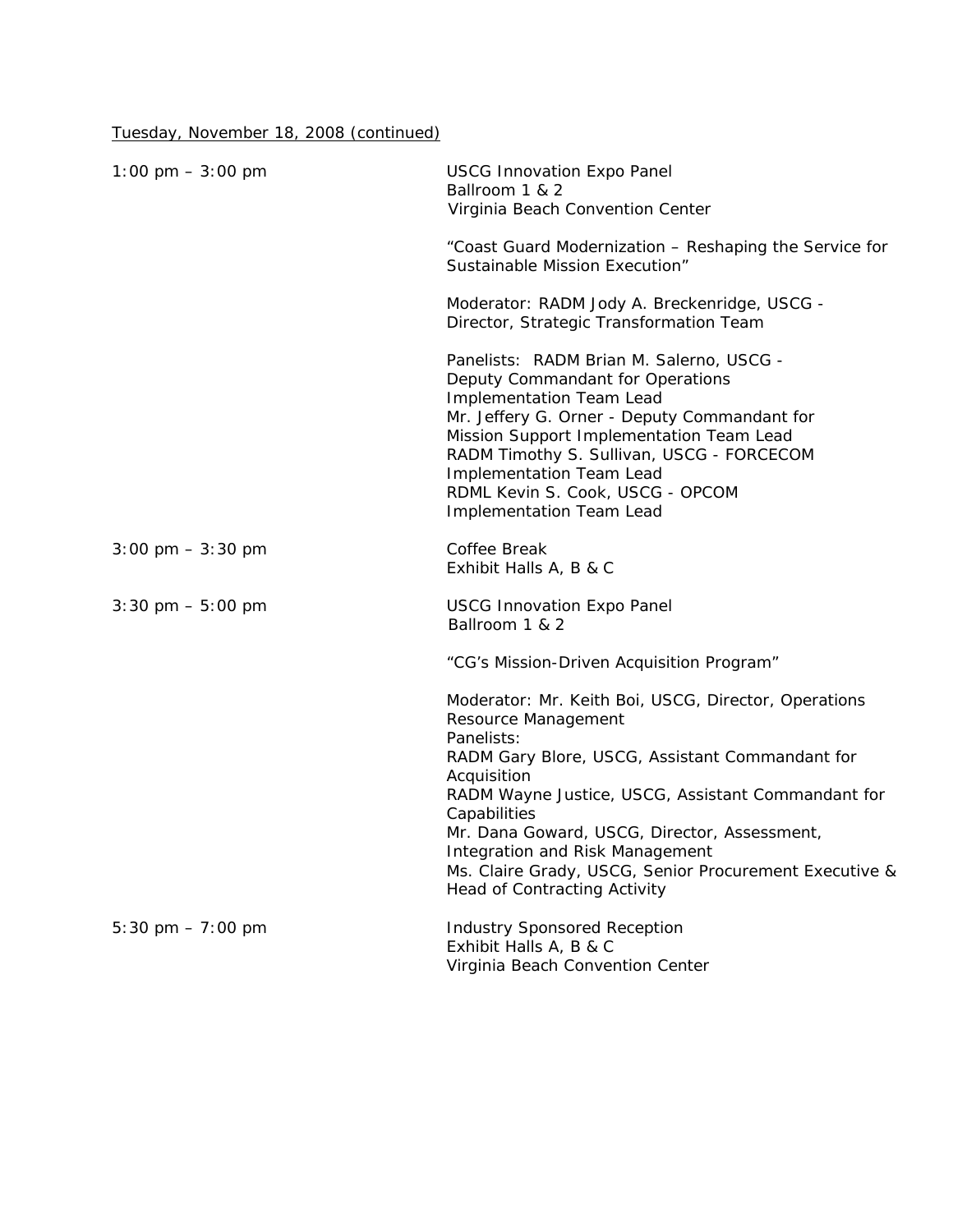Wednesday, November 19, 2008

| $7:00$ am $-5:30$ pm                 | <b>USCG Innovation Expo Attendee Registration</b><br>Check-in (continues)<br>Pre-function Area<br>Virginia Beach Convention Center |
|--------------------------------------|------------------------------------------------------------------------------------------------------------------------------------|
| $7:00$ am $- 8:00$ am                | <b>Continental Breakfast</b><br>Exhibit Hall D                                                                                     |
| $8:00$ am $-5:30$ pm                 | Expo Floor opens<br>Exhibit Halls A, B & C                                                                                         |
| $8:00$ am $-09:30$ am                | <b>USCG Innovation Expo Keynote Speaker</b><br>Ballroom 1 & 2                                                                      |
|                                      | Mr. Jonathan Walters, Senior Correspondent<br>Governing Magazine                                                                   |
| 10:00 am - 10:30 am                  | Coffee Break<br>Exhibit Halls A, B & C<br>Virginia Beach Convention Center                                                         |
| 10:30 am $-$ 12:00 pm                | <b>USCG Innovation Expo Keynote Speaker</b><br>Ballroom 1 & 2                                                                      |
|                                      | Mrs. Lisa Bodell<br>Chief Executive Officer, FutureThink                                                                           |
| $12:00 \text{ pm} - 1:30 \text{ pm}$ | Box Lunch<br>Exhibit Hall D                                                                                                        |
| 1:30 pm $-3:00$ pm                   | <b>USCG Innovation Panel</b><br>Ballroom 1 & 2                                                                                     |
|                                      | "Interagency Innovation at Work - Katrina to Ike"                                                                                  |
|                                      | Moderator: Dr. Neil Thornberry, Naval Postgraduate<br>School                                                                       |
|                                      | Panelists:                                                                                                                         |
|                                      | COL Steve Hoogasian, USAF<br>LTCOL Chuck Menza, USAF<br>Mr. Chris Niessen, MITRE<br>LCDR Chris Kluckhuhn, USCG                     |
| $3:00 \text{ pm} - 3:30 \text{ pm}$  | Coffee Break<br>Exhibit Halls A, B & C                                                                                             |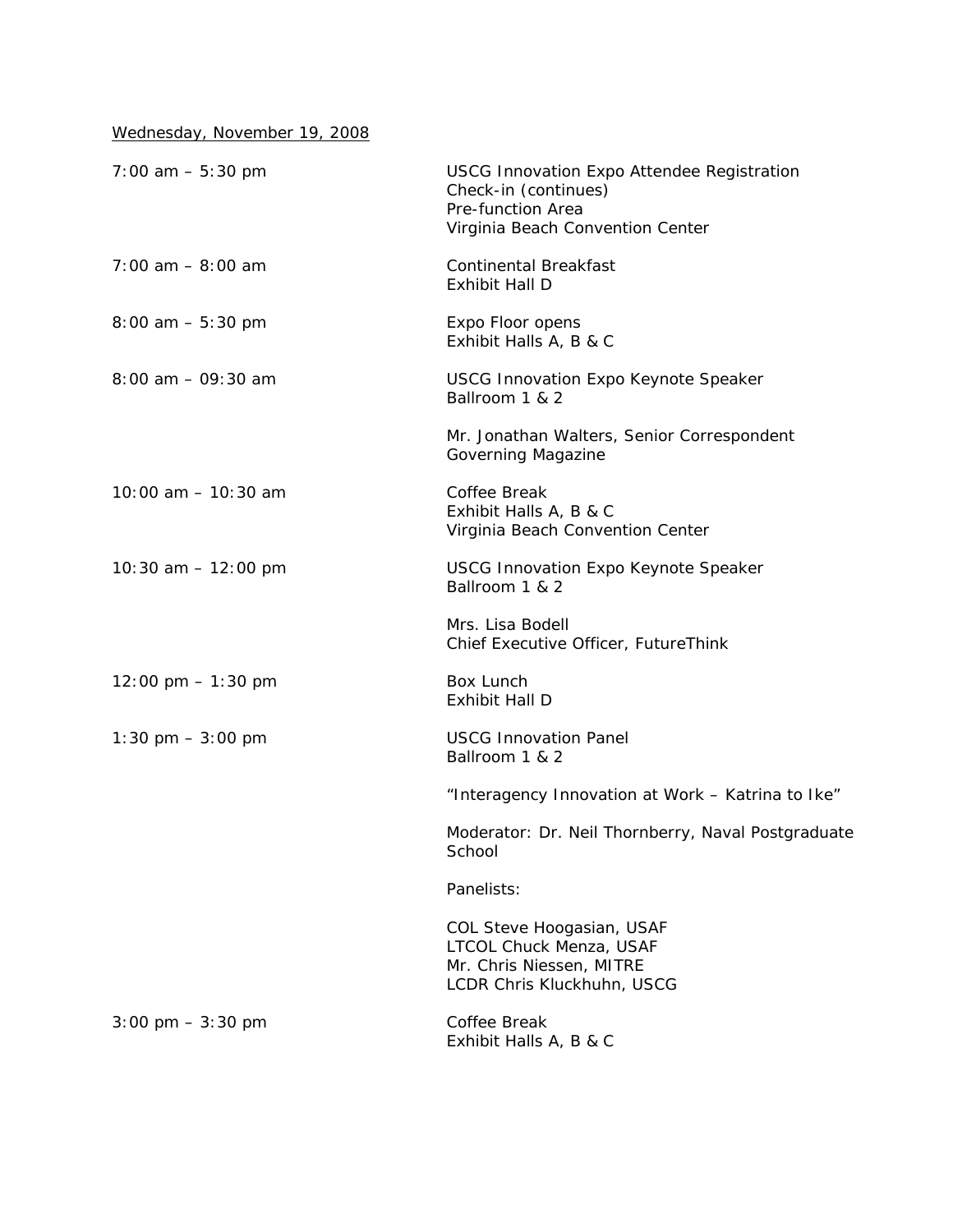Wednesday, November 19, 2008 (continued)

| $3:30 \text{ pm} - 5:00 \text{ pm}$ | <b>USCG Innovation Panel</b><br>Ballroom 1 & 2                                                                                                                                                                                                                                                                                             |
|-------------------------------------|--------------------------------------------------------------------------------------------------------------------------------------------------------------------------------------------------------------------------------------------------------------------------------------------------------------------------------------------|
|                                     | Innovation: From Ideas to Action – A DHS Science and<br><b>Technology Perspective</b>                                                                                                                                                                                                                                                      |
|                                     | Moderator: CAPT Dave Newton, USCG, Deputy<br>Director, Borders and Maritime Security Division,<br>DHS S&T                                                                                                                                                                                                                                  |
|                                     | Panelists:                                                                                                                                                                                                                                                                                                                                 |
|                                     | Mr. Tom Tomaiko, Maritime Security Program<br>Manager, Borders and Maritime Security Division,<br>DHS S&T<br>Mr. Jeff Hudkins, Program Manager, First<br>Responder Technologies, DHS S&T<br>Mary E. Hanson<br>Director, Southern Operations Interagency<br>Division<br>Science & Technology Directorate<br>Department of Homeland Security |
| 5:30 pm $-7:00$ pm                  | <b>Industry Sponsored Reception</b><br>Including performance by CG Honor Guard Silent Drill<br>Team<br>Pre-function Area<br>Virginia Beach Convention Center                                                                                                                                                                               |
| Thursday, November 20, 2008         |                                                                                                                                                                                                                                                                                                                                            |
| $7:00$ am $-12:00$ pm               | <b>USCG Innovation Expo Attendee Registration</b><br>Check-in (continues)<br>Visit Exhibit Only Day<br>Pre-function Area<br>Virginia Beach Convention Center                                                                                                                                                                               |
| $7:00$ am $-8:00$ am                | <b>Continental Breakfast</b><br>Exhibit Hall D                                                                                                                                                                                                                                                                                             |
| $8:00$ am $-10:30$ am               | Expo Floor opens<br>Exhibit Halls A & B                                                                                                                                                                                                                                                                                                    |
| 10:00 am - 10:30 am                 | Coffee Break<br>Exhibit Halls A, B & C                                                                                                                                                                                                                                                                                                     |
| 10:30 am                            | Expo Floor secured                                                                                                                                                                                                                                                                                                                         |